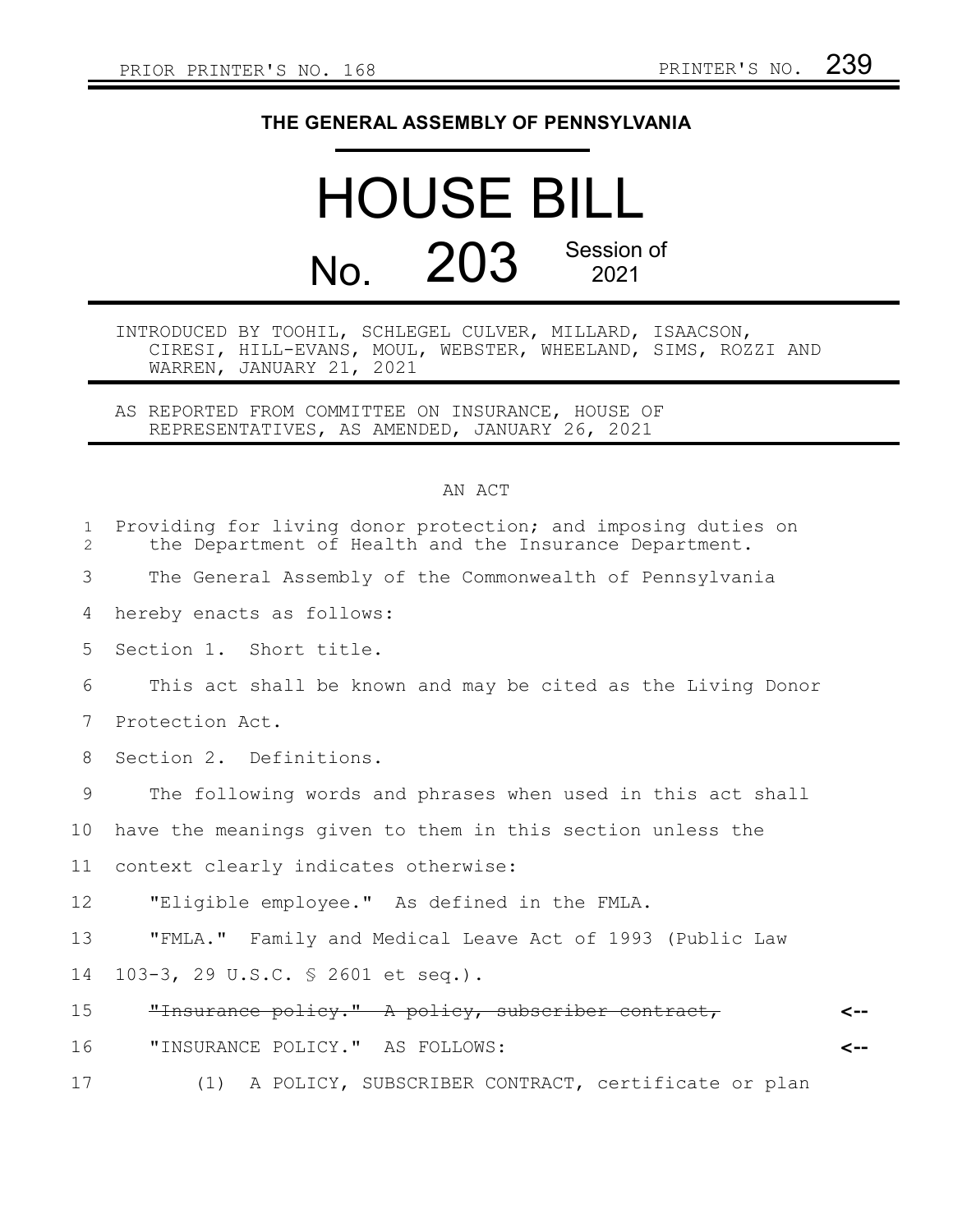which provides health care, life or accident OR LIFE coverage 1 **<-** and which is offered, issued or renewed by an insurer. 2

(2) THE TERM DOES NOT INCLUDE ACCIDENT ONLY, FIXED INDEMNITY, HOSPITAL INDEMNITY, LIMITED BENEFIT, CREDIT, DENTAL, VISION, SPECIFIED DISEASE, MEDICARE SUPPLEMENT, CIVILIAN HEALTH AND MEDICAL PROGRAM OF THE UNIFORMED SERVICES (CHAMPUS) SUPPLEMENT, LONG-TERM CARE OR DISABILITY INCOME, WORKERS' COMPENSATION OR AUTOMOBILE MEDICAL PAYMENT INSURANCE. **<--** 3 4 5 6 7 8 9

"Insurer." As follows: 10

(1) An entity licensed by the Insurance Department with authority to issue insurance policies or governed under any of the following: 11 12 13

(i) The act of May 17, 1921 (P.L.682, No.284), known as The Insurance Company Law of 1921, including section 630 and Article XXIV of The Insurance Company Law of 1921. 14 15 16 17

(ii) The act of December 29, 1972 (P.L.1701, No.364), known as the Health Maintenance Organization Act. 18 19 20

(iii) 40 Pa.C.S. Ch. 61 (relating to hospital plan corporations) or 63 (relating to professional health services plan corporations). 21 22 23

 $(2)$  The term does not include accident only, fixedindemnity, hospital indemnity, limited benefit, credit, dental, vision, specified disease, Medicare supplement, **<--** 24 25 26

Civilian Health and Medical Program of the Uniformed Services 27

(CHAMPUS) supplement, long-term care or disability income, 28

workers' compensation or automobile medical payment 29

insurance. (RESERVED). 30

20210HB0203PN0239 - 2 -

**<--**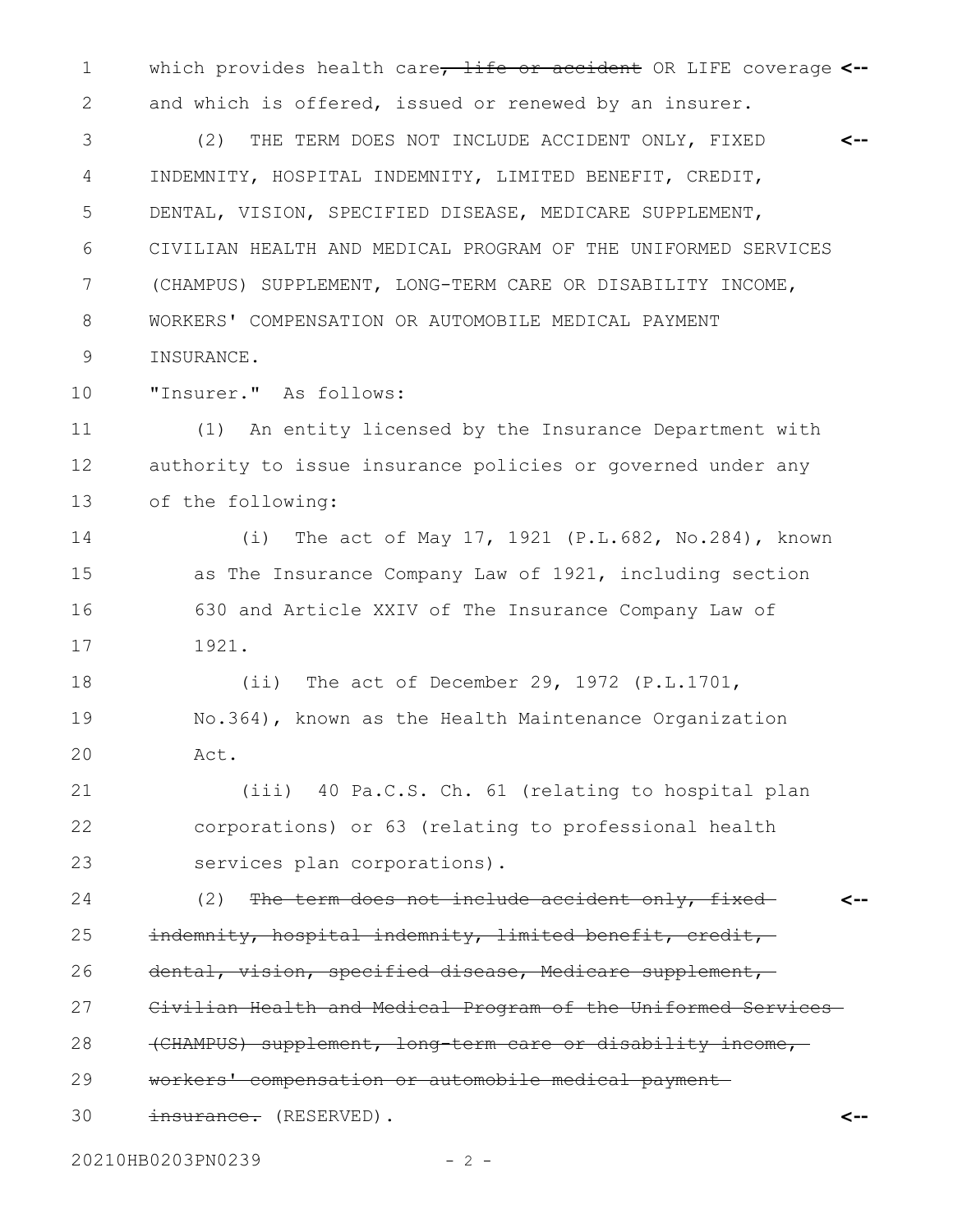- "Living donor." An individual who: 1
- 2

3

(1) has donated all or part of an organ or tissue; and

(2) is not deceased.

"Organ." As follows: 4

(1) A human kidney, liver, heart, lung, pancreas, esophagus, stomach, small or large intestine or portion of the gastrointestinal tract or another part of the human body designated by the Department of Health by regulation. 5 6 7 8

(2) The term includes blood vessels recovered during the recovery of an organ under paragraph (1) if the blood vessels are intended for use in organ transplantation. 9 10 11

"Tissue." As follows: 12

(1) A portion of the human body other than an organ, including, but not limited to, a human eye, skin, bone, bone marrow, heart valve, spermatozoon, ova, artery, vein, tendon, ligament, pituitary gland or fluid. 13 14 15 16

(2) The term does not include blood or a blood derivative, unless the blood or blood derivative is donated for the purpose of research or education. 17 18 19

Section 3. Informational materials. 20

(a) Authorization.--The Department of Health shall develop informational materials relating to living donors and the live donation of organs and tissue. 21 22 23

(b) Contents.--The informational materials shall include, but not be limited to, the following: 24 25

(1) The benefits of live organ and tissue donation. (2) The impact of the donation of organs or tissue on a living donor's access to insurance and assistance. 26 27 28

(3) The reduction in Federal adjusted gross income, for State personal income tax purposes, granted to a living 29 30

20210HB0203PN0239 - 3 -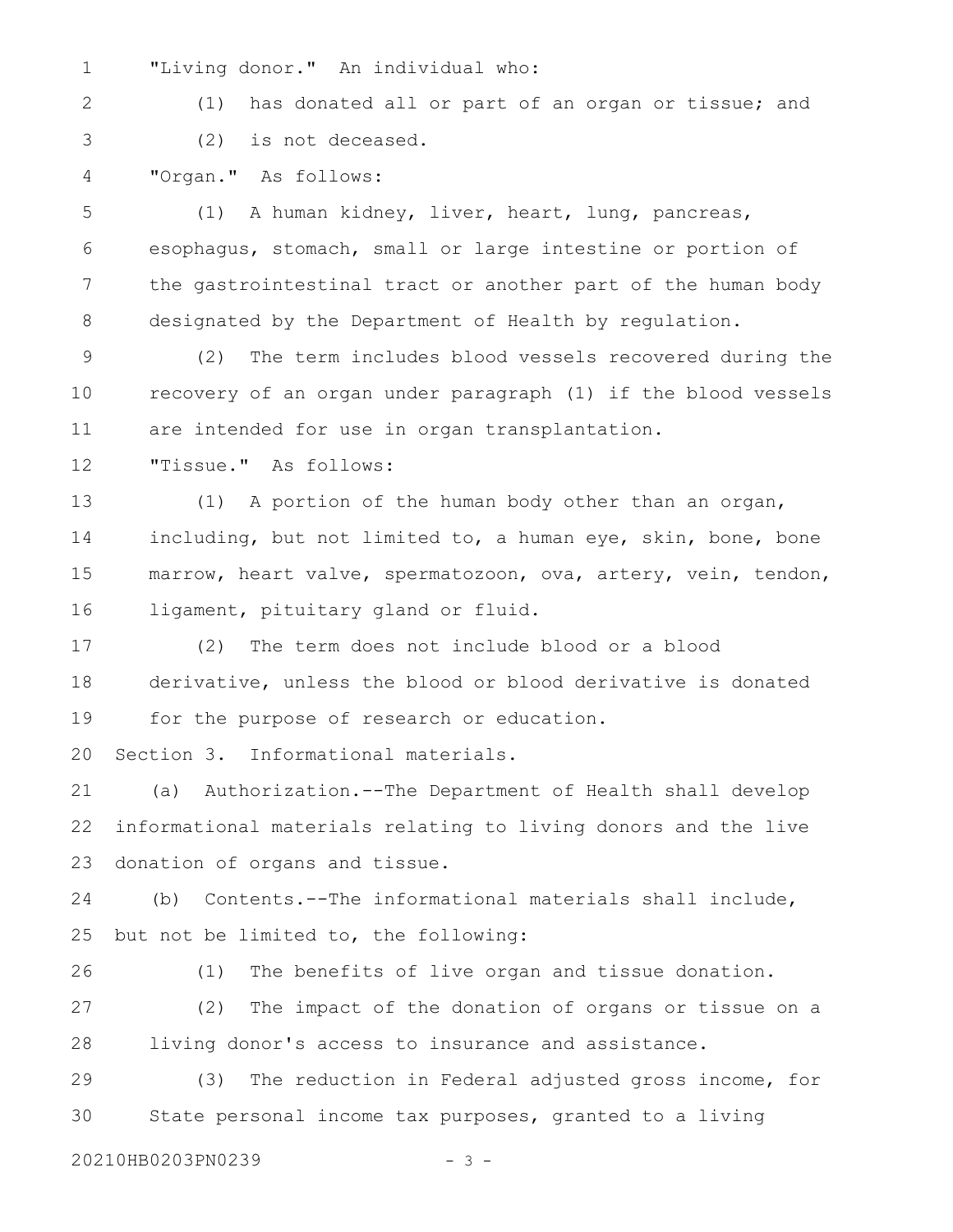donor. 1

(4) The protections granted to a living donor under this act, including a living donor's rights under the FMLA and information on filing a complaint with the United States Department of Labor's Wage and Hour Division if the living donor believes that the living donor's employer is not in compliance with the FMLA. 2 3 4 5 6 7

8 9 (c) Distribution.--The informational materials shall be: (1) distributed in printed form, upon request; and

(2) posted on the publicly accessible Internet website of the Department of Health. 10 11

(d) Update.--The Department of Health shall periodically update the informational materials. 12 13

Section 4. Prohibited practices. 14

(a) Prohibitions.--Subject to subsection (b), an insurer may not: 15 16

(1) Engage in any of the following actions against an individual based solely upon the individual's status as a living donor without additional risk based on sound actuarial principles reasonably related to actual or anticipated loss experience: 17 18 19 20 21

(i) Decline to provide an insurance policy to the individual. 22 23

(ii) Limit coverage under an insurance policy of the individual. 24 25

(iii) Otherwise discriminate against the individual regarding the premium rating, offering, issuance, cancellation, amount of coverage or any other condition of an insurance policy. 26 27 28 29

(2) Preclude an insured from donating all or part of an 30

20210HB0203PN0239 - 4 -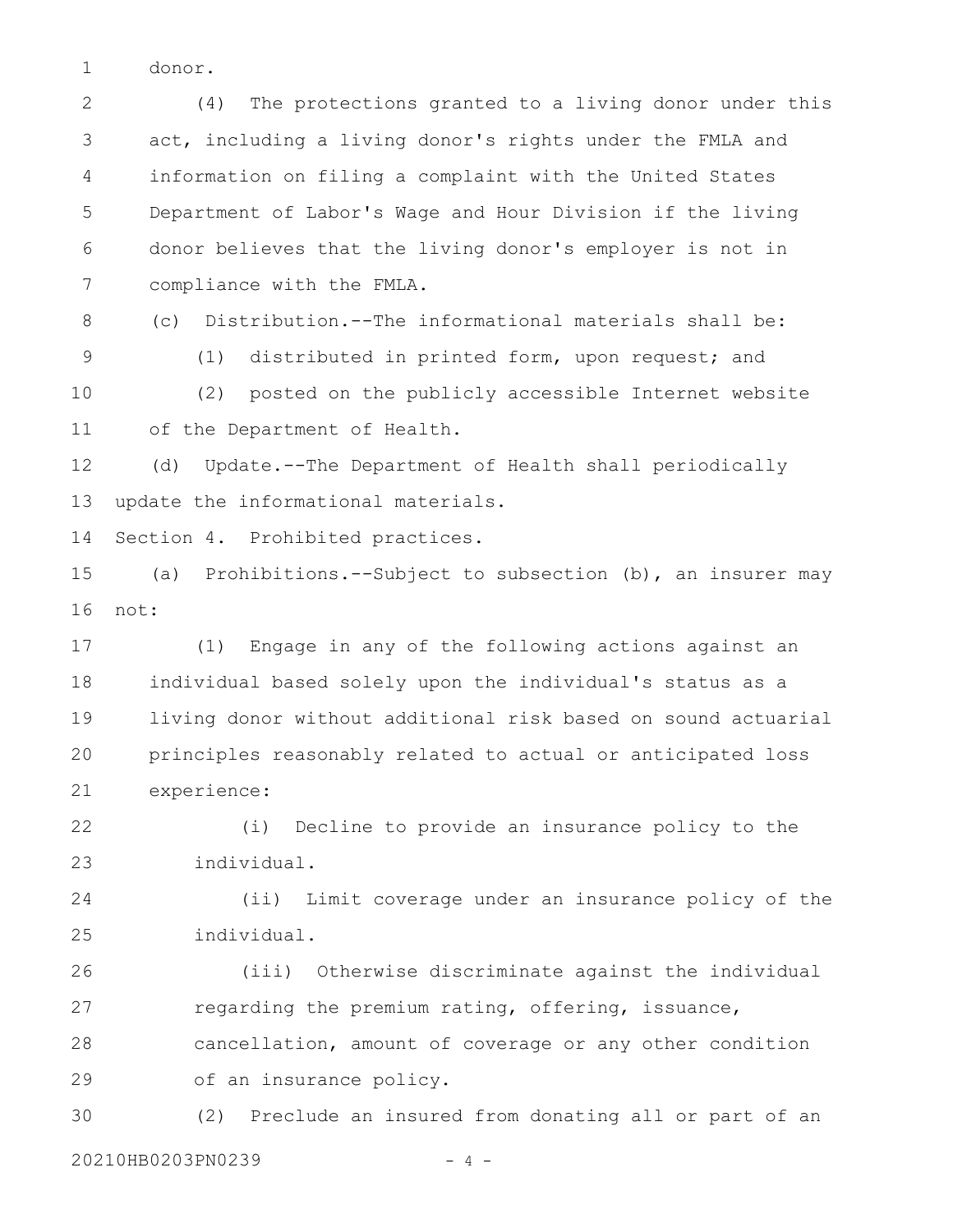organ or tissue as a condition for receiving or continuing to receive coverage under an insurance policy, except that an insurer may decline to issue an A LIFE insurance policy to an **<-** applicant with a scheduled donation until the applicant is released without complication by the surgeon to the care of the applicant's primary care physician. 1 2 3 4 5 6

(b) Construction.--Subsection (a)(2) shall not be construed to require an insurance policy form to include coverage of organ donation. 7 8 9

Section 5. Family and medical leave. 10

(a) Entitlement.--An employer subject to the FMLA shall provide the same leave to which an eligible employee is entitled under the FMLA, when the eligible employee is unable to work because of a serious health condition or when the eligible employee must care for the eligible employee's spouse, child or parent with a serious medical condition, for the preparation and recovery necessary for surgery related to organ or tissue donation by or for the eligible employee or the eligible employee's spouse, child or parent. 11 12 13 14 15 16 17 18 19

(b) Documentation.--An employer may require an eligible employee to submit written documentation regarding the preparation and recovery necessary for surgery described under subsection (a). 20 21 22 23

Section 6. Enforcement. 24

A violation of section 4 is an unfair or deceptive act or practice under the act of July 22, 1974 (P.L.589, No.205), known as the Unfair Insurance Practices Act. 25 26 27

Section 7. Rules and regulations. 28

The Department of Health and the Insurance Department may each promulgate rules or regulations as may be necessary to 29 30

20210HB0203PN0239 - 5 -